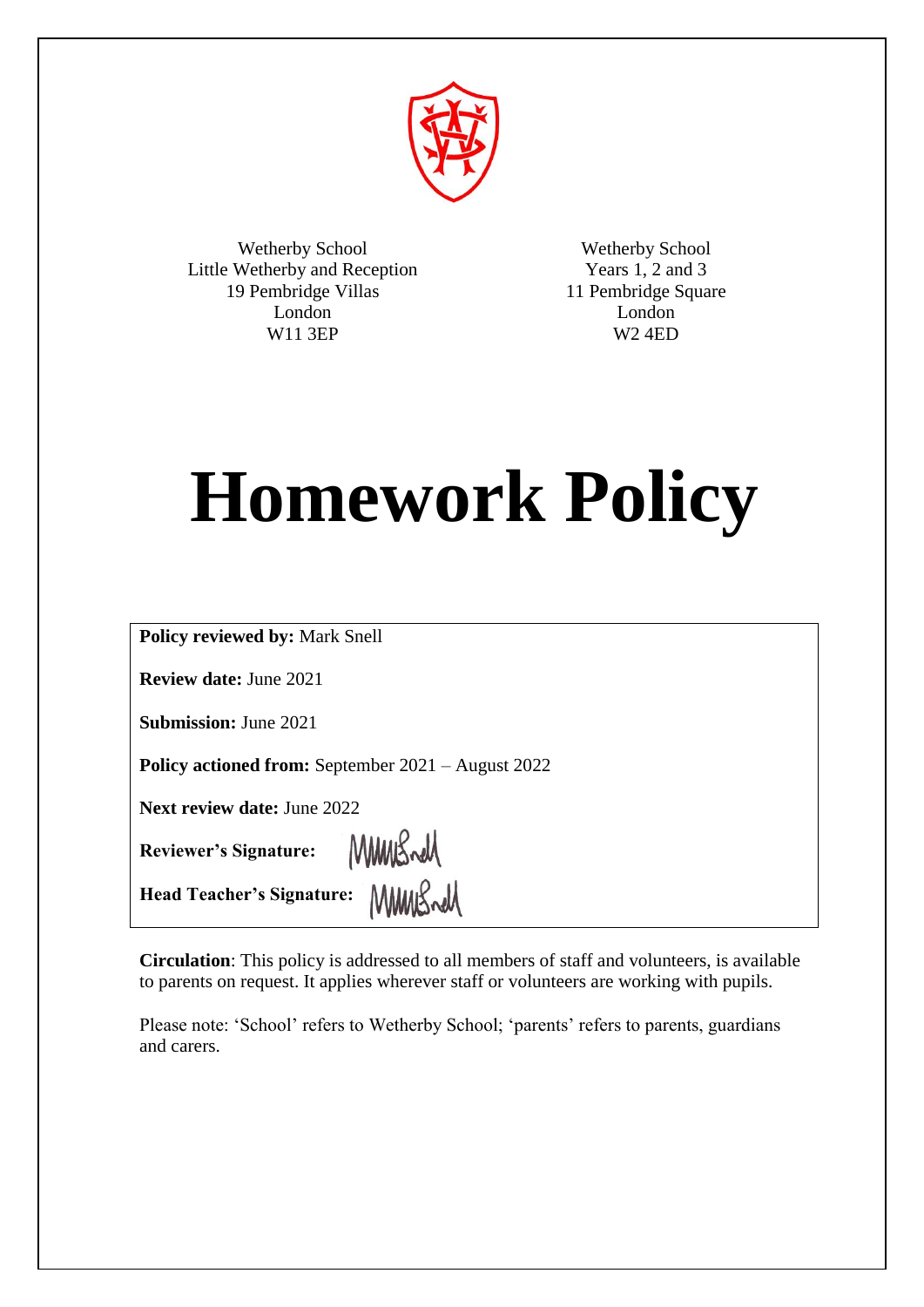

# **Wetherby School**

# **Homework Policy**

# Introduction

Wetherby considers homework to be an important aspect of the curriculum. The place and purpose of homework changes and develops as a pupil moves through the school. If it is correctly understood and managed by teachers, pupils and parents homework will contribute to the learning experience and instill good work habits for the future. This policy also applies to all Reception children in the school.

## Purposes of Homework

- To assess the degree of understanding of class work
- To consolidate, extend or complete class work
- To build core foundation skills and knowledge
- To develop independent study skills
- To build constructive and positive home/school partnerships
- To begin to establish study habits at home
- To develop and build foundation skills and knowledge

# Type of Homework

- The task must fulfill one or more of the purposes set out above
- The homework will be differentiated by task or outcome in order to cater for the abilities within the class
- Tasks should match the specified time
- Tasks will include:
	- Reading: every night
	- Learning/ memorising
	- Practical/ creative tasks
	- Written homework
	- **Research**
- In order for homework to be a useful and effective activity pupils, teachers and parents must all be aware of and agree to their roles and responsibilities.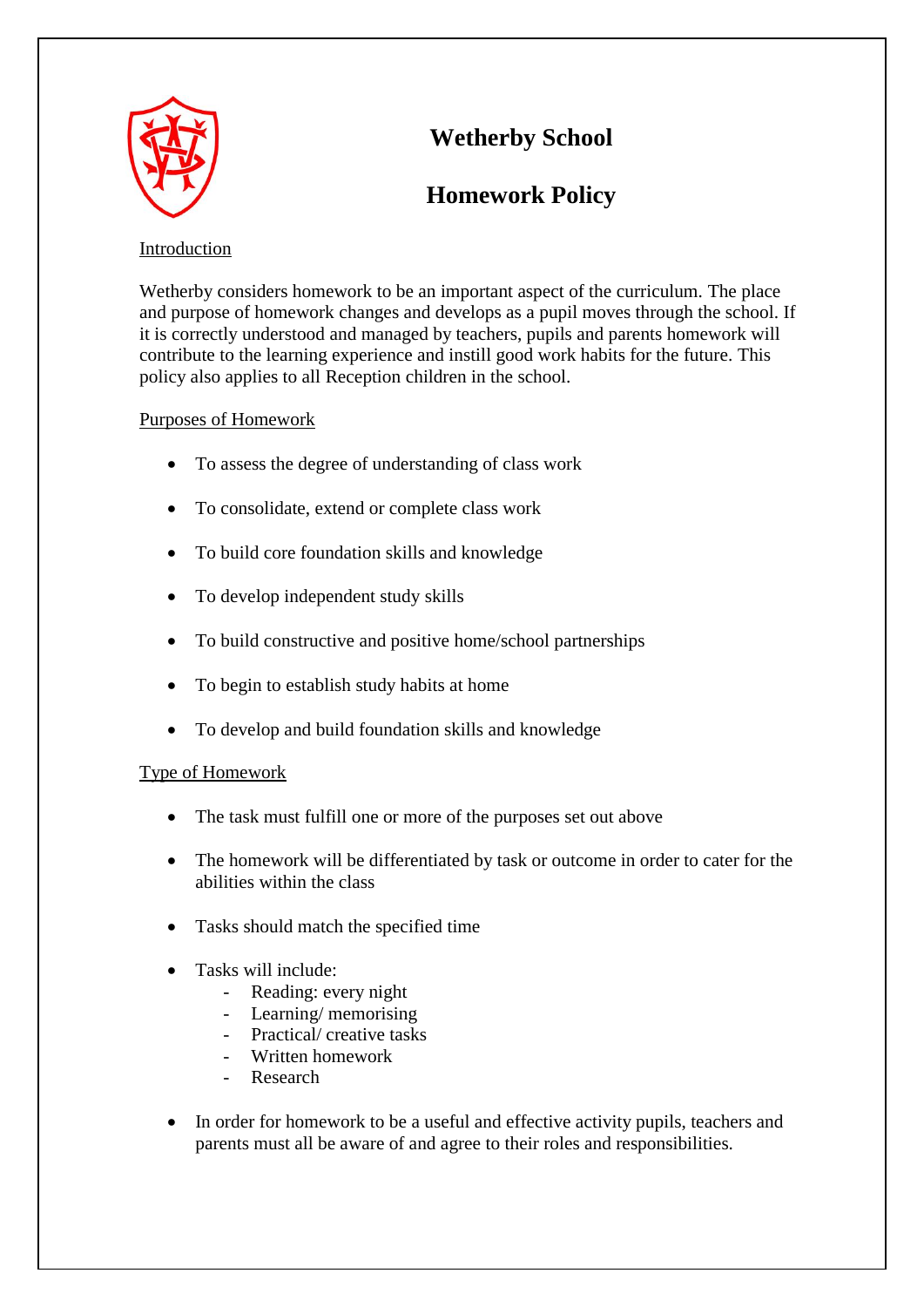## Time Guide

- Supervised reading –10 to 20 minutes depending on the year group
- Other tasks Year 1 maximum 10 minutes
	- Year 2 maximum 20 minutes
		- Year 3 maximum 30 minutes
- No child should exceed 40 minutes in total

## Pupils' Responsibilities

- Take home homework book and reading book to complete the homework
- Concentrate and persevere for the required amount of time
- Hand in completed homework the day after it has been set
- Act upon feedback from the teacher, verbal and written

## Teachers' Responsibilities

- Set homework tasks which are a relevant and coherent part of the work in hand
- Ensure work set is reasonable in terms of time allocation
- Ensure that the needs of individual children are taken into account, either by setting differentiated tasks or by setting tasks which allow for differentiated outcomes
- Ensure the homework set is written down in each pupils reading diary
- Vary the type of homework set, where appropriate
- Allow sufficient time in class for homework to be explained
- Make sure that homework goes home on the night it is set
- Make sure the reading book goes home every night
- Ensure the homework is marked by the class teacher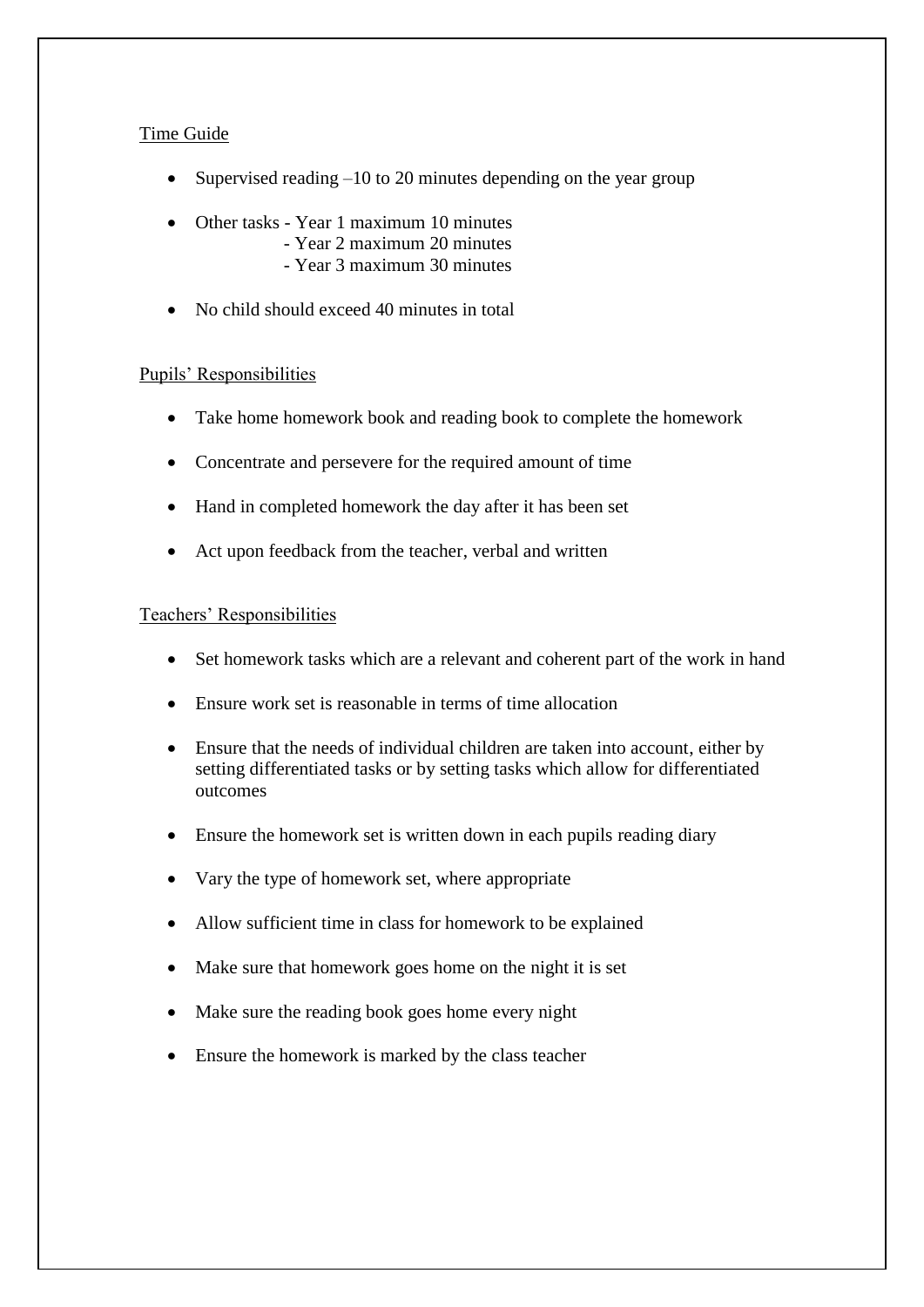#### Parents' Responsibilities

- Provide a suitable working environment and a regular routine
- Discuss homework and assist in planning and organising time
- Provide assistance during a task, if necessary, by reading aloud and questioning, but not teaching
- Encourage and promote independent work habits
- Encourage that the time allocation is adhered to. If a task is not completed within the time, or if there is anything the teacher should be aware of, make a note in the diary
- Communicate with the class teacher if problems arise
- Establish an understanding that homework is an important part of school life
- Inform the class teacher if you are having trouble at home getting your son to do his homework.
- Inform your son's teacher if your son has not understood the homework set so that this problem can be solved as soon as possible.
- The contract for doing the homework is between the teacher and the child. Let the child be accountable to his teacher, not to you.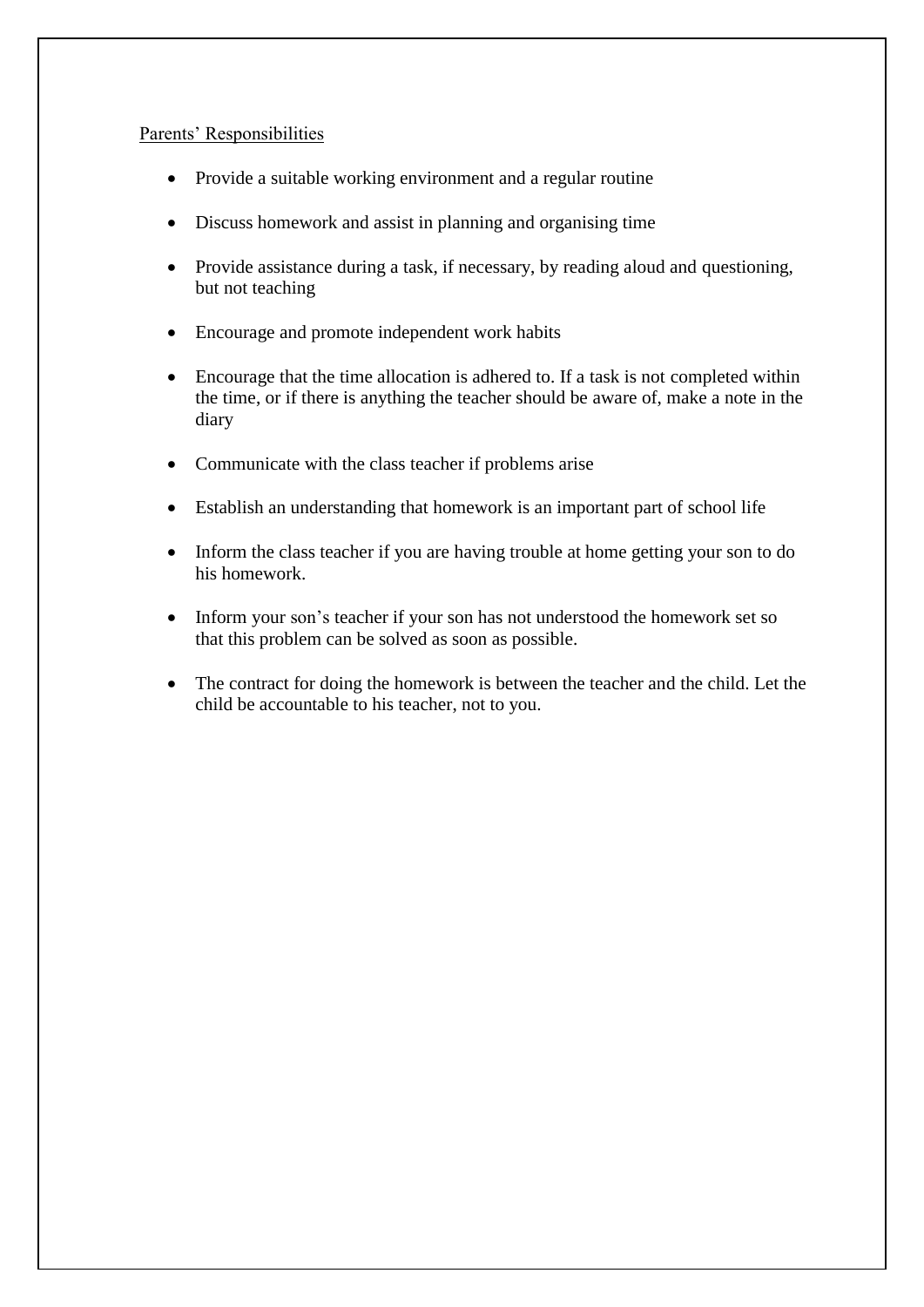#### **HOMEWORK SET**

#### **Reception**

Autumn Term and Spring Term Reading: every evening: **10 minutes**.

Summer Term. Reading: every evening: **10 minutes**. One homework a week: Spellings; to be given on a Thursday and tested the following Thursday. Guidelines for learning these will be issued.

#### **Year 1**

Autumn Term. Reading: every evening: **15 minutes**. One homework a week for the first half of term: Spellings to be given on a Friday and tested the following Friday. After half term one additional homework: Tuesday: Maths or English: **15 minutes**.

#### Spring Term.

Reading: every evening: **15 minutes**. Friday: Spellings to be tested the following Friday Tuesday: Maths or English: **15 minutes**. After half term one additional homework: Tuesday: Maths: **15 minutes.** Friday: English: **15 minutes.**

Summer Term. Reading: every evening: **15 minutes.** Tuesday: Maths: **15 minutes.** Friday: Spellings to be tested the following Friday Friday: English: **15 minutes.**

#### **Year 2**

Each Term Reading: every evening: **20 minutes**. Monday: English **20 minutes**. Tuesday: Maths or English: **20 minutes**. Wednesday: Maths **20 minutes** Friday: Spellings and tables to be tested the following Friday

#### **Year 3**

Autumn Term Reading: every evening: **20 minutes**. Monday: Spellings to be tested on Friday. Daily homework: Maths, English or Reasoning: **30 minutes.**